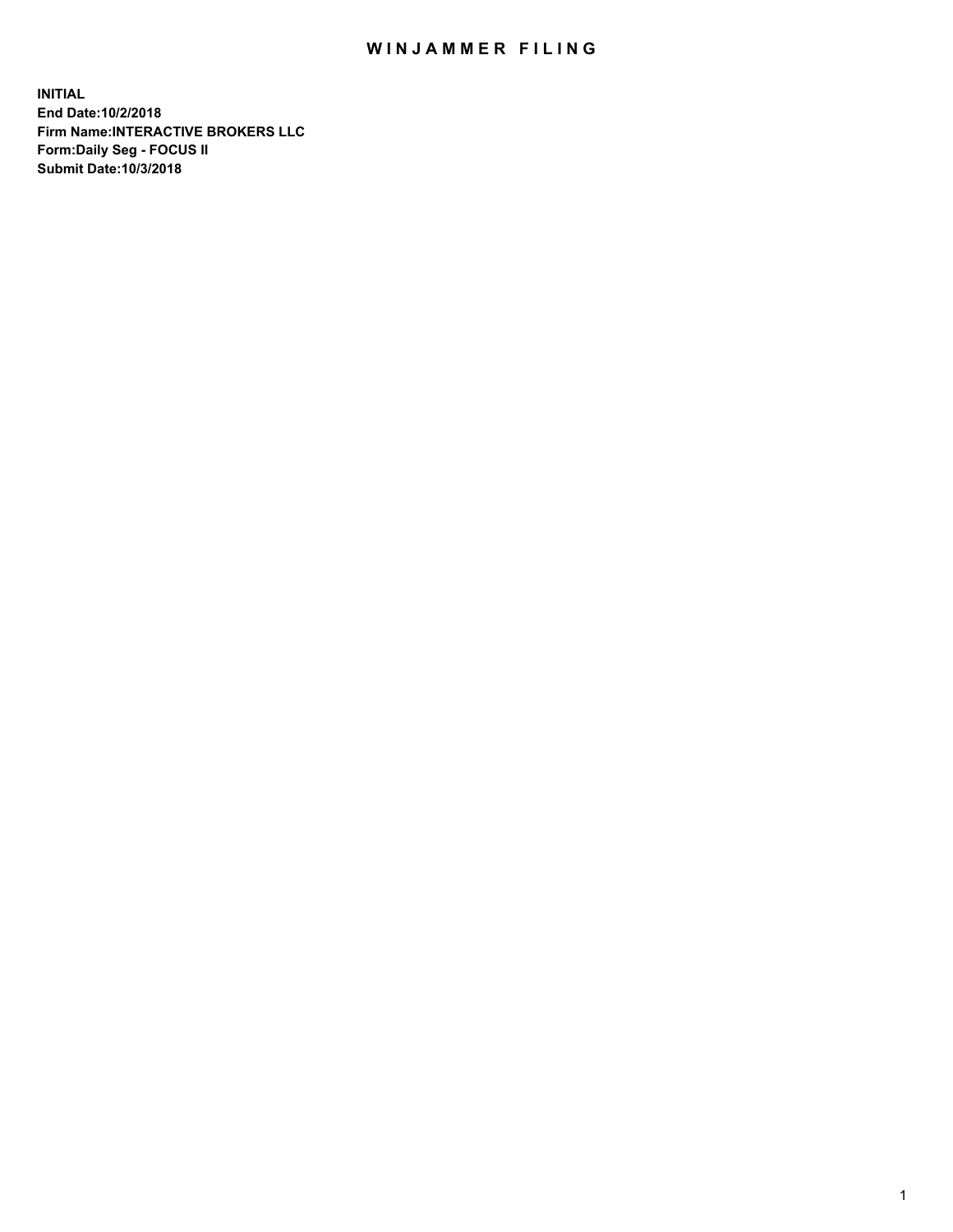**INITIAL End Date:10/2/2018 Firm Name:INTERACTIVE BROKERS LLC Form:Daily Seg - FOCUS II Submit Date:10/3/2018 Daily Segregation - Cover Page**

| Name of Company                                                                                                                                                                                                                                                                                                                | <b>INTERACTIVE BROKERS LLC</b>                                                                  |
|--------------------------------------------------------------------------------------------------------------------------------------------------------------------------------------------------------------------------------------------------------------------------------------------------------------------------------|-------------------------------------------------------------------------------------------------|
| <b>Contact Name</b>                                                                                                                                                                                                                                                                                                            | James Menicucci                                                                                 |
| <b>Contact Phone Number</b>                                                                                                                                                                                                                                                                                                    | 203-618-8085                                                                                    |
| <b>Contact Email Address</b>                                                                                                                                                                                                                                                                                                   | jmenicucci@interactivebrokers.c<br>om                                                           |
| FCM's Customer Segregated Funds Residual Interest Target (choose one):<br>a. Minimum dollar amount: ; or<br>b. Minimum percentage of customer segregated funds required:% ; or<br>c. Dollar amount range between: and; or<br>d. Percentage range of customer segregated funds required between:% and%.                         | $\overline{\mathbf{0}}$<br>$\overline{\mathbf{0}}$<br>155,000,000 245,000,000<br>0 <sub>0</sub> |
| FCM's Customer Secured Amount Funds Residual Interest Target (choose one):<br>a. Minimum dollar amount: ; or<br>b. Minimum percentage of customer secured funds required:% ; or<br>c. Dollar amount range between: and; or<br>d. Percentage range of customer secured funds required between:% and%.                           | $\overline{\mathbf{0}}$<br>0<br>80,000,000 120,000,000<br>0 <sub>0</sub>                        |
| FCM's Cleared Swaps Customer Collateral Residual Interest Target (choose one):<br>a. Minimum dollar amount: ; or<br>b. Minimum percentage of cleared swaps customer collateral required:% ; or<br>c. Dollar amount range between: and; or<br>d. Percentage range of cleared swaps customer collateral required between:% and%. | $\overline{\mathbf{0}}$<br><u>0</u><br>$\underline{0}$ $\underline{0}$<br>00                    |

Attach supporting documents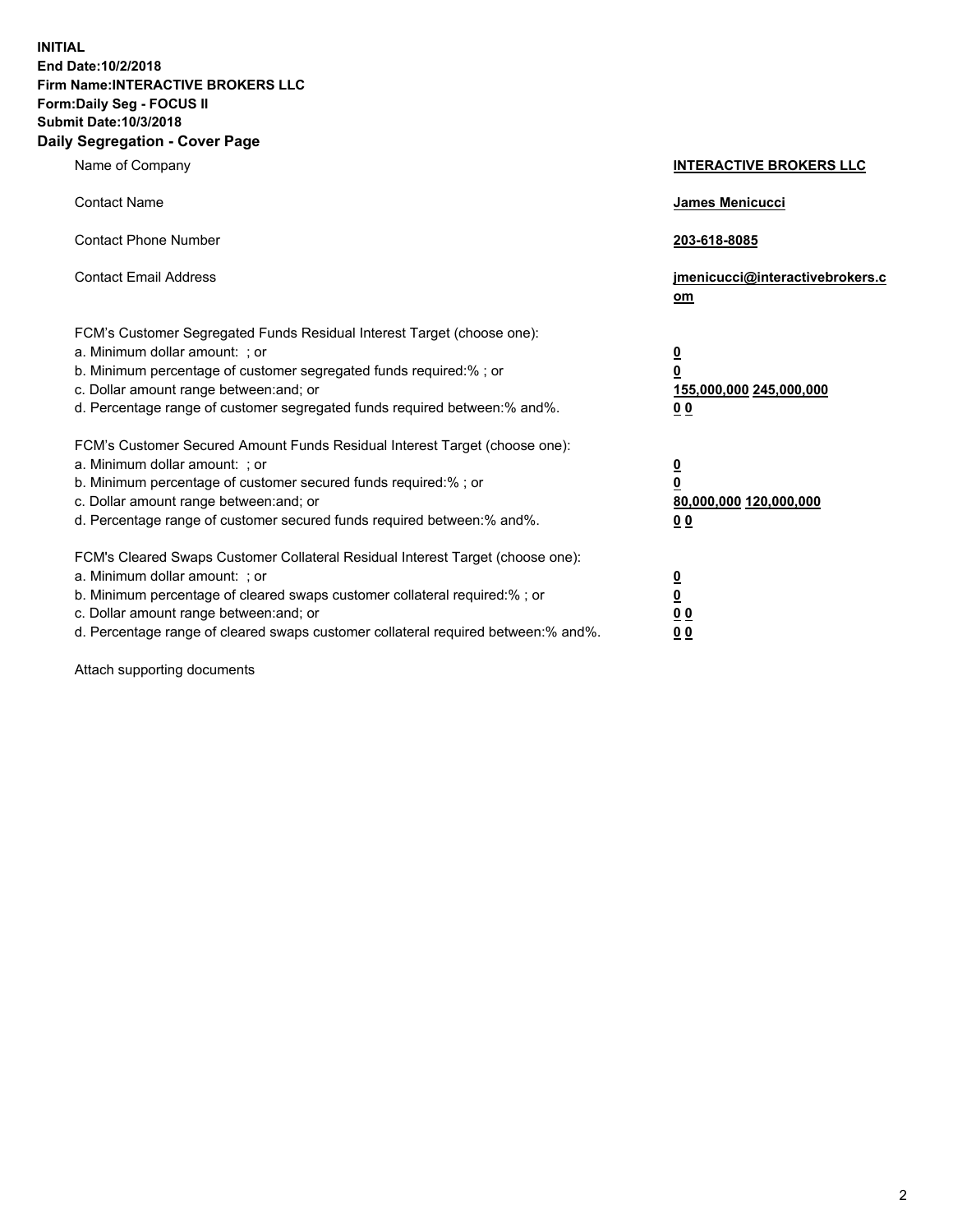## **INITIAL End Date:10/2/2018 Firm Name:INTERACTIVE BROKERS LLC Form:Daily Seg - FOCUS II Submit Date:10/3/2018 Daily Segregation - Secured Amounts**

|     | Daily Segregation - Secured Aniounts                                                                    |                                   |
|-----|---------------------------------------------------------------------------------------------------------|-----------------------------------|
|     | Foreign Futures and Foreign Options Secured Amounts                                                     |                                   |
|     | Amount required to be set aside pursuant to law, rule or regulation of a foreign                        | $0$ [7305]                        |
|     | government or a rule of a self-regulatory organization authorized thereunder                            |                                   |
| 1.  | Net ledger balance - Foreign Futures and Foreign Option Trading - All Customers                         |                                   |
|     | A. Cash                                                                                                 | 434,498,499 [7315]                |
|     | B. Securities (at market)                                                                               | $0$ [7317]                        |
| 2.  | Net unrealized profit (loss) in open futures contracts traded on a foreign board of trade               | 4,167,095 [7325]                  |
| 3.  | Exchange traded options                                                                                 |                                   |
|     | a. Market value of open option contracts purchased on a foreign board of trade                          | 269,397 [7335]                    |
|     | b. Market value of open contracts granted (sold) on a foreign board of trade                            | $-61,758$ [7337]                  |
| 4.  | Net equity (deficit) (add lines 1.2. and 3.)                                                            | 438,873,233 [7345]                |
| 5.  | Account liquidating to a deficit and account with a debit balances - gross amount                       | 2,840 [7351]                      |
|     | Less: amount offset by customer owned securities                                                        | 0 [7352] 2,840 [7354]             |
| 6.  | Amount required to be set aside as the secured amount - Net Liquidating Equity                          | 438,876,073 [7355]                |
|     | Method (add lines 4 and 5)                                                                              |                                   |
| 7.  | Greater of amount required to be set aside pursuant to foreign jurisdiction (above) or line             | 438,876,073 [7360]                |
|     | 6.                                                                                                      |                                   |
|     | FUNDS DEPOSITED IN SEPARATE REGULATION 30.7 ACCOUNTS                                                    |                                   |
| 1.  | Cash in banks                                                                                           |                                   |
|     | A. Banks located in the United States                                                                   | 60,055,299 [7500]                 |
|     | B. Other banks qualified under Regulation 30.7                                                          | 0 [7520] 60,055,299 [7530]        |
| 2.  | Securities                                                                                              |                                   |
|     | A. In safekeeping with banks located in the United States                                               | 397,713,328 [7540]                |
|     | B. In safekeeping with other banks qualified under Regulation 30.7                                      | 0 [7560] 397,713,328 [7570]       |
| 3.  | Equities with registered futures commission merchants                                                   |                                   |
|     | A. Cash                                                                                                 | $0$ [7580]                        |
|     | <b>B.</b> Securities                                                                                    | $0$ [7590]                        |
|     | C. Unrealized gain (loss) on open futures contracts                                                     | $0$ [7600]                        |
|     | D. Value of long option contracts                                                                       | $0$ [7610]                        |
| 4.  | E. Value of short option contracts<br>Amounts held by clearing organizations of foreign boards of trade | 0 [7615] 0 [7620]                 |
|     | A. Cash                                                                                                 | $0$ [7640]                        |
|     | <b>B.</b> Securities                                                                                    | $0$ [7650]                        |
|     | C. Amount due to (from) clearing organization - daily variation                                         | $0$ [7660]                        |
|     | D. Value of long option contracts                                                                       | $0$ [7670]                        |
|     | E. Value of short option contracts                                                                      | 0 [7675] 0 [7680]                 |
| 5.  | Amounts held by members of foreign boards of trade                                                      |                                   |
|     | A. Cash                                                                                                 | 99,280,933 [7700]                 |
|     | <b>B.</b> Securities                                                                                    | $0$ [7710]                        |
|     | C. Unrealized gain (loss) on open futures contracts                                                     | 4,116,830 [7720]                  |
|     | D. Value of long option contracts                                                                       | 269,397 [7730]                    |
|     | E. Value of short option contracts                                                                      | -61,758 [7735] 103,605,402 [7740] |
| 6.  | Amounts with other depositories designated by a foreign board of trade                                  | $0$ [7760]                        |
| 7.  | Segregated funds on hand                                                                                | $0$ [7765]                        |
| 8.  | Total funds in separate section 30.7 accounts                                                           | 561,374,029 [7770]                |
| 9.  | Excess (deficiency) Set Aside for Secured Amount (subtract line 7 Secured Statement                     | 122,497,956 [7380]                |
|     | Page 1 from Line 8)                                                                                     |                                   |
| 10. | Management Target Amount for Excess funds in separate section 30.7 accounts                             | 80,000,000 [7780]                 |
| 11. | Excess (deficiency) funds in separate 30.7 accounts over (under) Management Target                      | 42,497,956 [7785]                 |
|     |                                                                                                         |                                   |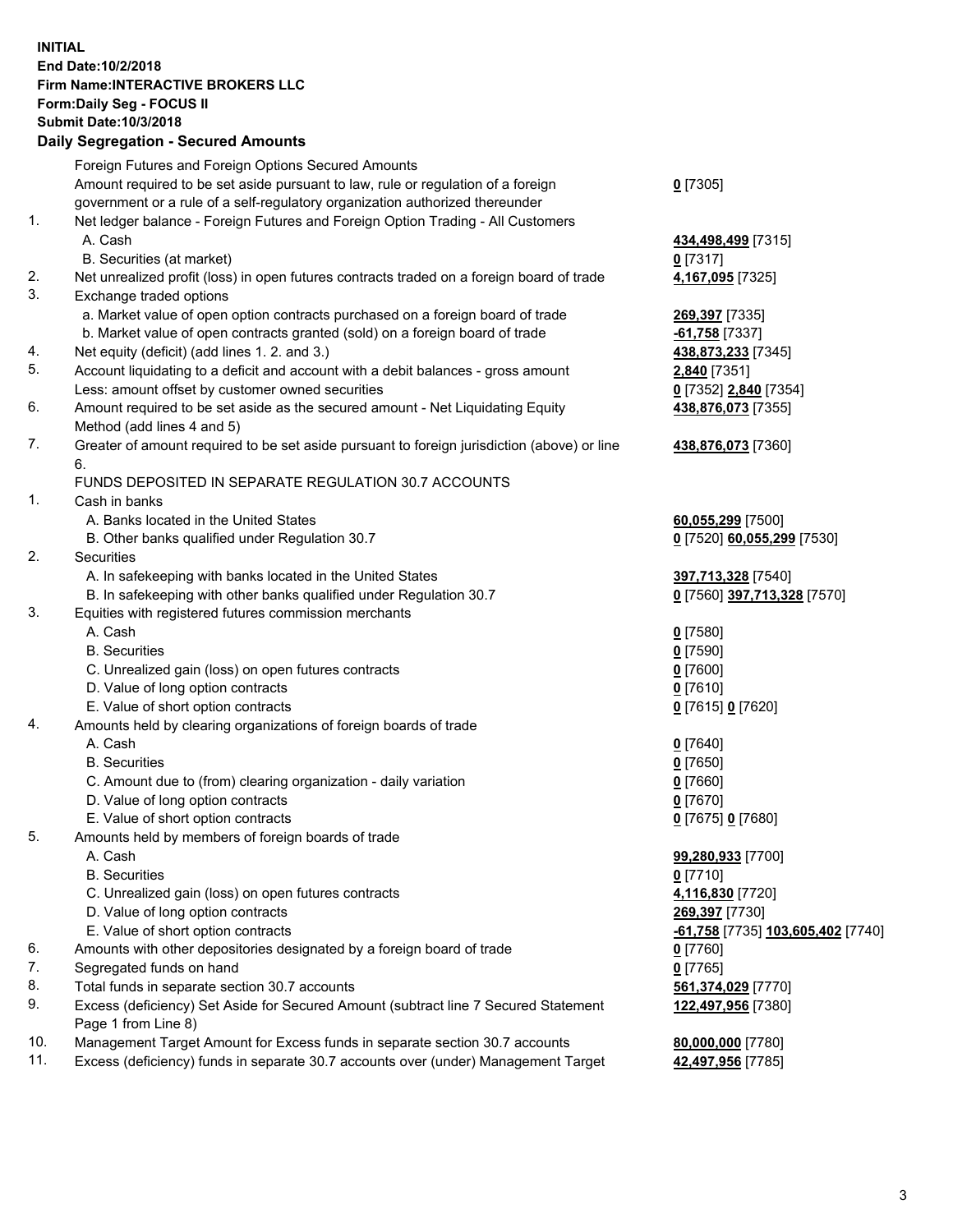**INITIAL End Date:10/2/2018 Firm Name:INTERACTIVE BROKERS LLC Form:Daily Seg - FOCUS II Submit Date:10/3/2018 Daily Segregation - Segregation Statement** SEGREGATION REQUIREMENTS(Section 4d(2) of the CEAct) 1. Net ledger balance A. Cash **4,039,799,592** [7010] B. Securities (at market) **0** [7020] 2. Net unrealized profit (loss) in open futures contracts traded on a contract market **57,571,692** [7030] 3. Exchange traded options A. Add market value of open option contracts purchased on a contract market **312,039,923** [7032] B. Deduct market value of open option contracts granted (sold) on a contract market **-338,098,981** [7033] 4. Net equity (deficit) (add lines 1, 2 and 3) **4,071,312,226** [7040] 5. Accounts liquidating to a deficit and accounts with debit balances - gross amount **170,507** [7045] Less: amount offset by customer securities **0** [7047] **170,507** [7050] 6. Amount required to be segregated (add lines 4 and 5) **4,071,482,733** [7060] FUNDS IN SEGREGATED ACCOUNTS 7. Deposited in segregated funds bank accounts A. Cash **708,441,284** [7070] B. Securities representing investments of customers' funds (at market) **2,344,752,655** [7080] C. Securities held for particular customers or option customers in lieu of cash (at market) **0** [7090] 8. Margins on deposit with derivatives clearing organizations of contract markets A. Cash **35,713,079** [7100] B. Securities representing investments of customers' funds (at market) **1,202,601,510** [7110] C. Securities held for particular customers or option customers in lieu of cash (at market) **0** [7120] 9. Net settlement from (to) derivatives clearing organizations of contract markets **5,705,860** [7130] 10. Exchange traded options A. Value of open long option contracts **312,017,243** [7132] B. Value of open short option contracts **-338,070,192** [7133] 11. Net equities with other FCMs A. Net liquidating equity **0** [7140] B. Securities representing investments of customers' funds (at market) **0** [7160] C. Securities held for particular customers or option customers in lieu of cash (at market) **0** [7170] 12. Segregated funds on hand **0** [7150] 13. Total amount in segregation (add lines 7 through 12) **4,271,161,439** [7180] 14. Excess (deficiency) funds in segregation (subtract line 6 from line 13) **199,678,706** [7190] 15. Management Target Amount for Excess funds in segregation **155,000,000** [7194] **44,678,706** [7198]

16. Excess (deficiency) funds in segregation over (under) Management Target Amount Excess

4